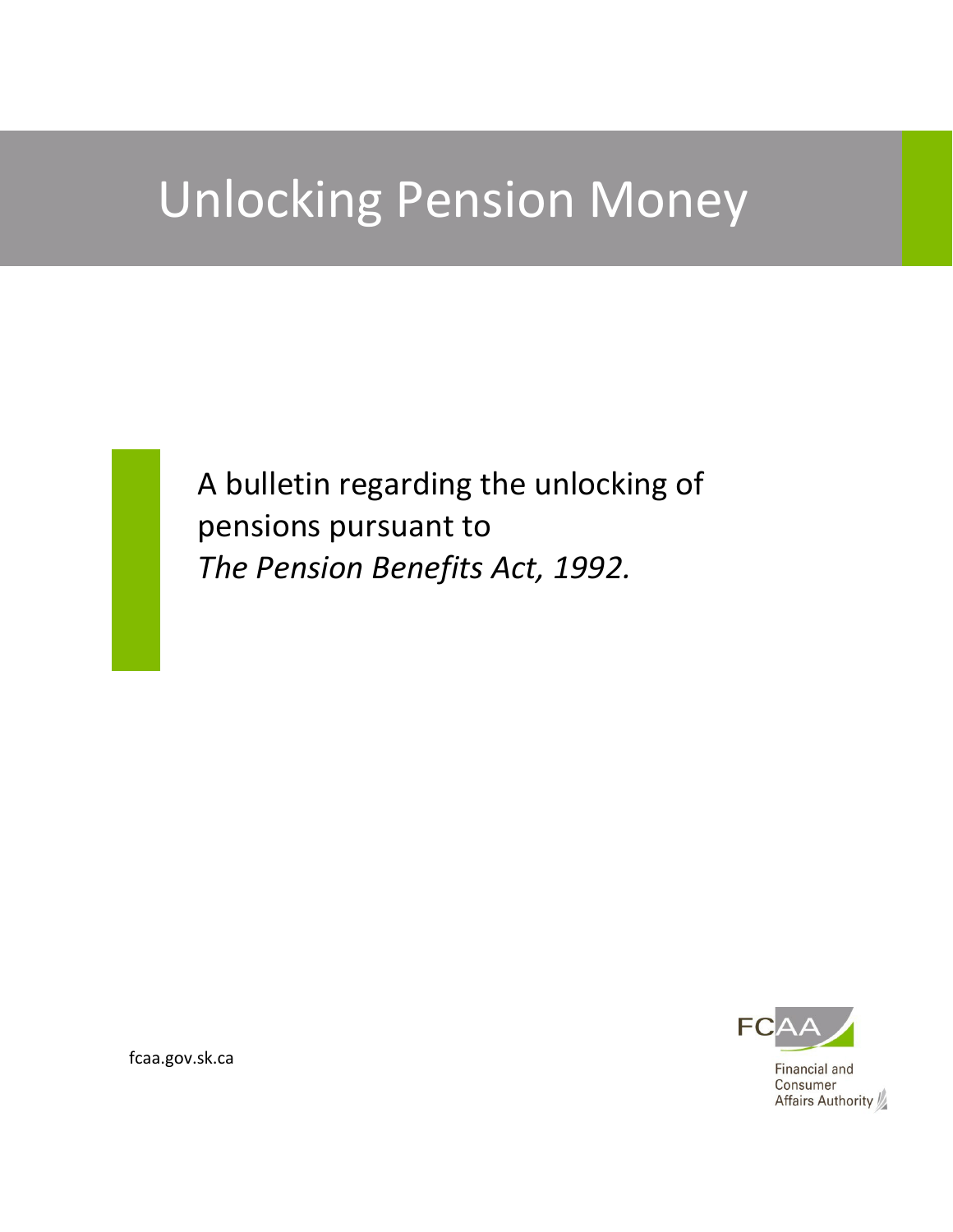## **Table of Contents**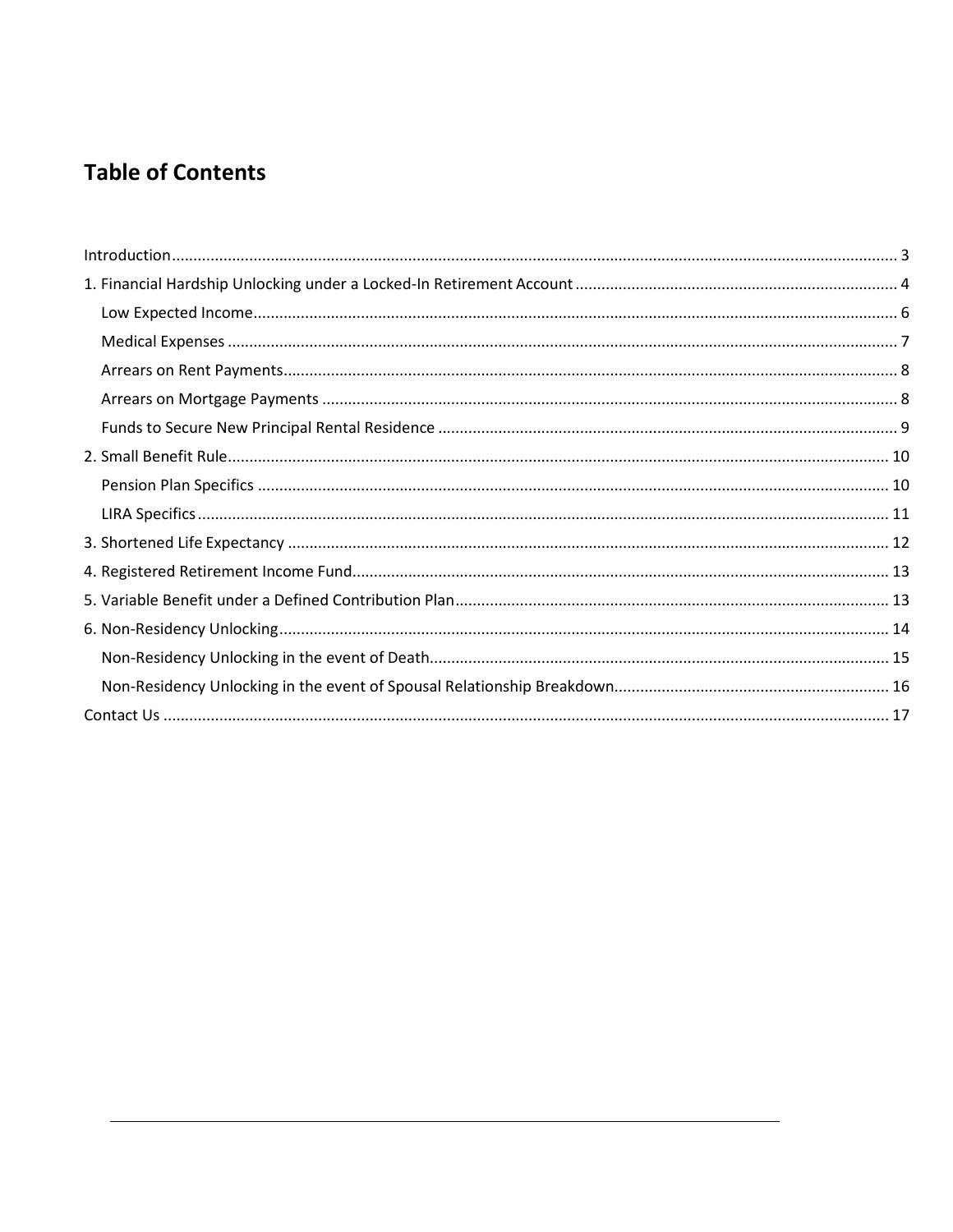## <span id="page-2-0"></span>**Introduction**

The purpose of this bulletin is to provide an overview of the circumstances when pension funds in a pension plan or locked-in retirement account ("LIRA") that are subject to *The Pension Benefits Act, 1992* ("the Act") can be unlocked.

The Act provides that except as otherwise provided in the Act or *The Pension Benefit Regulations, 1993* ("the Regulations"), no person entitled to a pension may withdraw or surrender during their lifetime any pension, any interest in a pension or any commuted value of a pension, and any transaction that purports to effect such a withdrawal or surrender is void.

Simply put, locked-in pension money must be used to provide the plan member with retirement income. Locking-in continues to apply to pension money transferred from a pension plan to a LIRA.

However, as mentioned above, the Act does permit unlocking in certain circumstances. Those circumstances are described in this bulletin.

This bulletin has no legal authority and cannot be construed as legal advice. Prior to making any decisions respecting your pension, you should consider seeking the assistance of a qualified advisor. The Act and the Regulations should be used to determine specific requirements.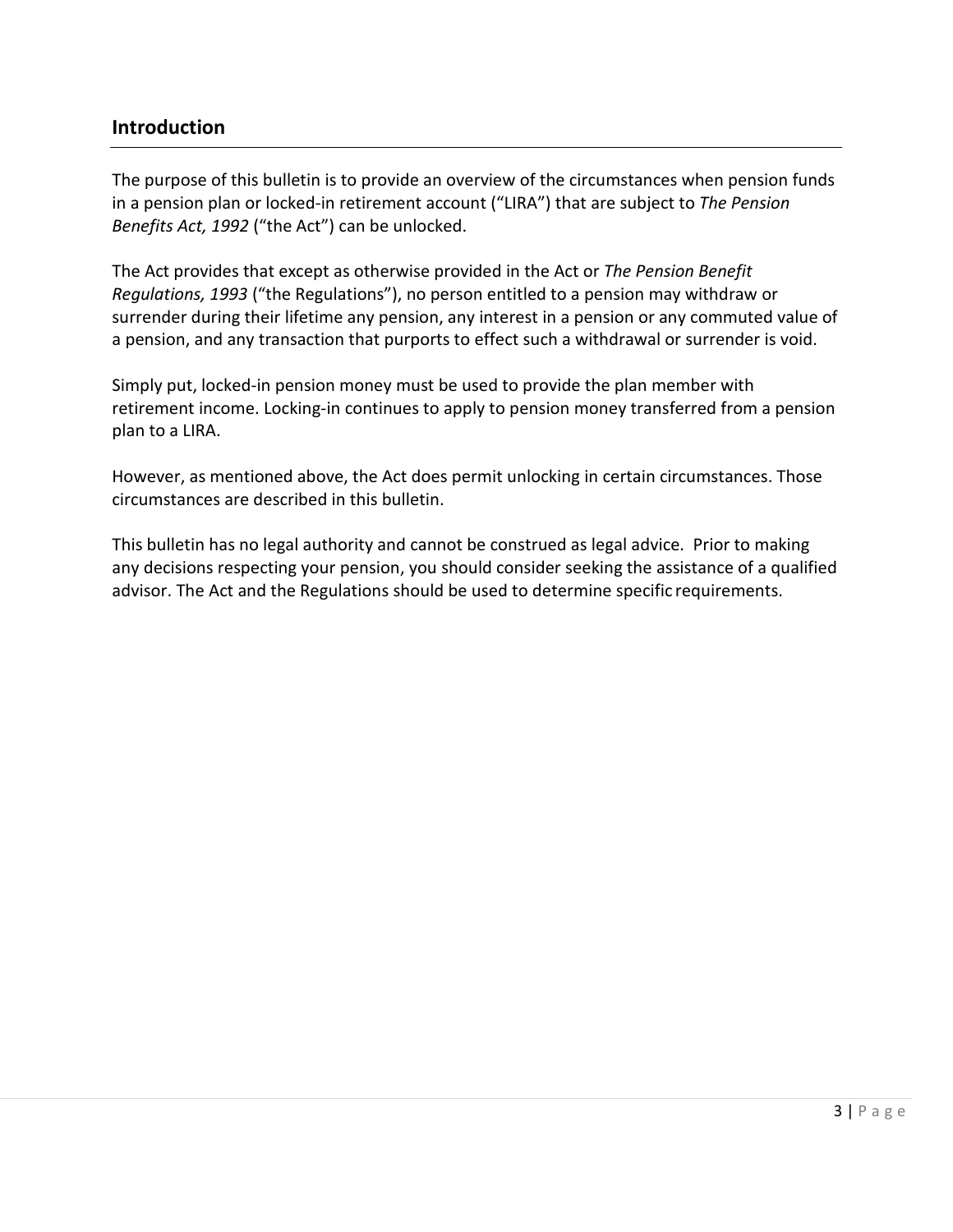## <span id="page-3-0"></span>**1. Financial Hardship Unlocking under a Locked-In Retirement Account**

Subsection 29(8.4) and sections 29.01 to 29.06 of the Regulations provide that, effective March 18, 2022, a LIRA contract must allow the LIRA contract owner ("the LIRA owner") to withdraw an amount within a prescribed limit if they meet one of the following criteria:

- Have low expected income in the upcoming year
- Have incurred or expect to incur medical expenses
- Are in arrears on rent payments and could be evicted if the rent remains unpaid
- Are in arrears on mortgage payments and the residence could be foreclosed if the mortgage remains unpaid
- Require funds to secure a new principal rental residence

Each of the above criteria are explained further beginning on page 6.

There are separate applications for each criterion (collectively referred to as "Application"):

- 1. Form FHU 1 Application for Low Expected Income
- 2. Form FHU 2 Application for Medical Expenses
- 3. Form FHU 3 Application for Rent Arrears
- 4. Form FHU 4 Application for Mortgage Default
- 5. Form FHU 5 Application for First Month's Rent, Security Deposit or Pet Damage Deposit for a Principal Residence

The Application can be found [here.](https://fcaa.gov.sk.ca/)

Neither the Financial and Consumer Affairs Authority nor the Government of Saskatchewan is involved in the review of the Application. The LIRA owner would submit the Application and Form 6: Spouse's Consent to Withdrawal and Waiver of Entitlements Pursuant to a LIRA Contract for Financial Hardship ("Spousal Waiver"), where applicable, to the financial institution who issued the LIRA ("the LIRA issuer") to apply to unlock money from their LIRA for financial hardship reasons.

The Application cannot be dated more than 90 days before the date on which the Application is received by the LIRA issuer.

The Application includes a statement signed by the LIRA owner, indicating that the LIRA owner understands that any money withdrawn for financial hardship will not be exempt from execution, seizure or attachment pursuant to section 63 of the Act. For greater clarity, any money that is unlocked from a LIRA contract will lose creditor protection.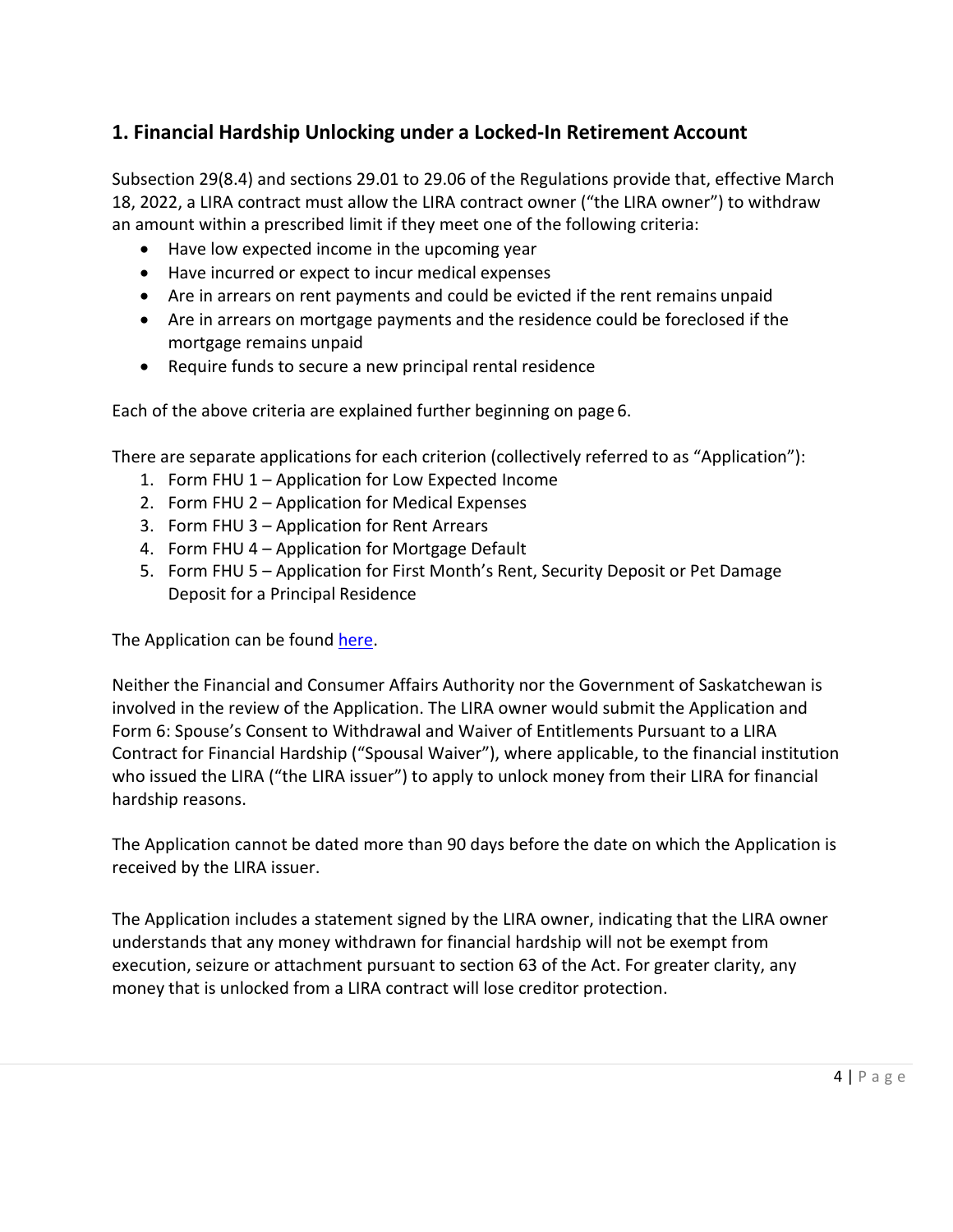For all types of financial hardship unlocking, the spouse<sup>[1](#page-4-0)</sup> is determined based on the definition in the Act. The Spousal Waiver must be signed by the owner's spouse in the presence of a witness and outside the presence of the owner not more than 90 days before the date of the withdrawal. It is the responsibility of the LIRA issuer to ensure that Form 6 is executed properly and retained on file prior to processing the withdrawal of the pension monies.

Financial hardship unlocking provisions are mandatory for LIRA contracts. Even if the LIRA contract does not contain the provisions, they are deemed to be part of the LIRA contract. If the Application and Spousal Waiver, where applicable, meet the requirements set out in the Regulations, the LIRA issuer must unlock the money and make the payment to the LIRA owner.

Rather than make a lump sum payment to the LIRA owner, the LIRA issuer could transfer the payment to a registered retirement savings plan ("RRSP"), if requested by the LIRA owner. However, the LIRA issuer should ensure that this transfer is allowed under the *Income Tax Act* (Canada) ("the ITA").

Applications to unlock for financial hardship reasons are limited to one time per reason per contract in each calendar year. This means that a person could apply once per year under each of the above criteria. For example, a LIRA owner could apply under both low expected income and medical expenses in the same year. There is an exception for financial hardship unlocking due to medical expenses, where an Application could be made more than one time per reason per contract in a calendar year. If the unlocking is due to medical expenses, an Application could be made for each of the LIRA owner, the LIRA owner's spouse, and a dependant of either the LIRA owner or the LIRA owner's spouse in each calendar year.

If the Application is successful, the LIRA owner would not be able to apply again under that reason, until the next calendar year. However, if the unlocking is under the medical expense criterion, another Application could be made, as long as it is with respect to a different person.

If the Application is not complete or missing documents, the LIRA owner should be advised. If the LIRA owner does not resolve the issue, and the Application is not successful, it is considered their one Application per year for that reason, and they will not be able to apply again under that reason, until the next calendar year. However, if the unlocking is under the medical expense criterion, another Application could be made, as long as it is with respect to a different person.

<span id="page-4-0"></span> $<sup>1</sup>$  Under the Act, spouse means:</sup>

<sup>(</sup>i) a person who is married to a member or former member; or

<sup>(</sup>ii) if a member or former member is not married, a person with whom the member or former member is cohabiting as spouses at the relevant time and who has been cohabiting continuously with the member or former member as his or her spouse for at least one year prior to the relevant time.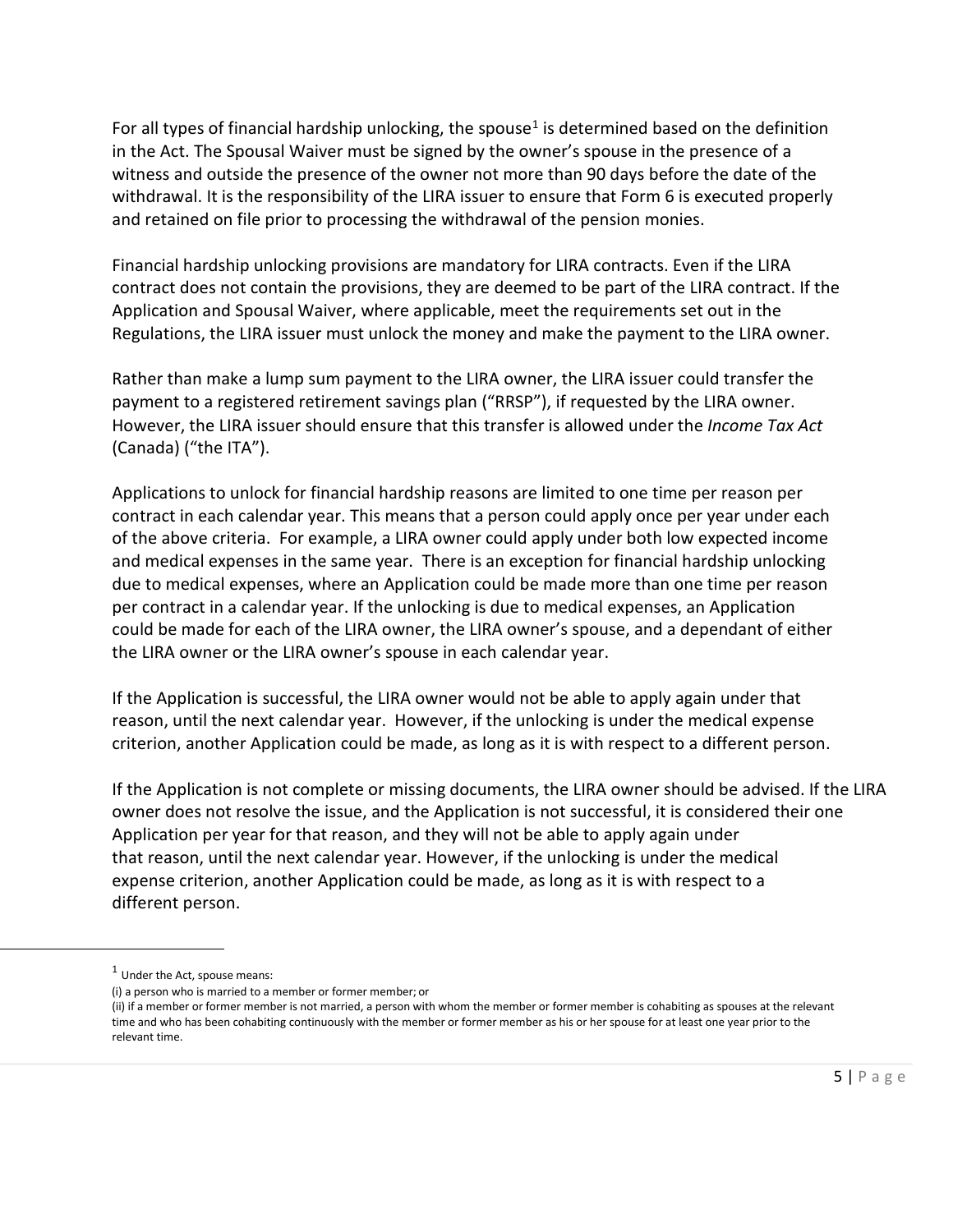Any money that is unlocked and withdrawn may be subject to withholding tax, as determined under the ITA. The maximum amount that can be withdrawn is the amount supported by the information provided in the Application, plus the amount of tax that must be withheld. For example, assume the following:

- The balance in the LIRA is \$20,000;
- The prescribed information accompanying the Application due to medical expenses supports a withdrawal to cover expenses of \$5,000; and
- The tax that must be withheld from the withdrawal is \$1,250.

The LIRA owner would be entitled to receive \$5,000, less any fees charged by the LIRA issuer as illustrated below:

| Amount Withdrawn:                                                   | \$6,250 |
|---------------------------------------------------------------------|---------|
| Amount of tax deducted and remitted to Canada Revenue Agency (CRA): | \$1,250 |
| Amount the LIRA owner is entitled to (less any fees):               | \$5,000 |

#### <span id="page-5-0"></span>**Low Expected Income**

A LIRA owner's expected total income in the 12-month period following the date of Application must not be more than  $2/3$  of the YMPE<sup>2</sup> in the calendar year in which the Application is signed in order to qualify under this criterion. The YMPE for 2022 is \$64,900; therefore, to qualify to unlock under this criterion, for an Application signed in 2022, expected total income in the 12 month period following the date the Application is signed could not be more than \$43,267.

If a LIRA owner qualifies to unlock, the maximum amount that can be unlocked would be determined by subtracting 75% of total expected income from 50% of the YMPE (50% of the YMPE in 2022 is \$32,450).

For example, if we assume a person's expected total income is \$30,000, the maximum amount which could be unlocked based on an Application signed in 2022 is \$9,950 (plus the amount of withholding tax, if any). This is determined as follows:

| Expected income over the next year: | \$30,000(A) |
|-------------------------------------|-------------|
| Multiply A by 0.75:                 | \$22,500(B) |
| \$32,450 (50% of YMPE) minus B:     | \$9,950(C)  |

<span id="page-5-1"></span><sup>&</sup>lt;sup>2</sup> YMPE means Years Maximum Pensionable Earnings. The YMPE is set each year by the Government of Canada.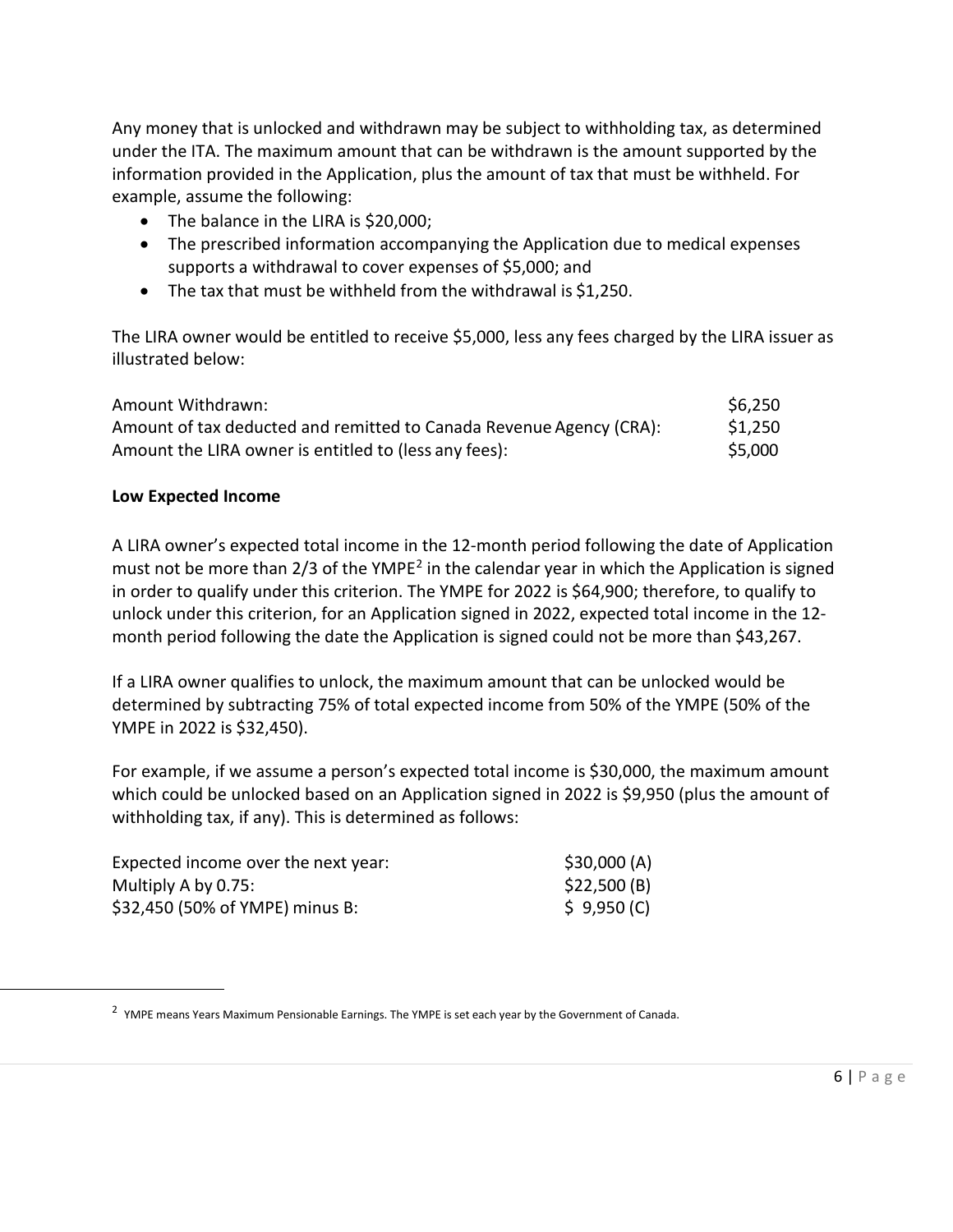Expected total income includes income from all sources before tax. An amount withdrawn for any other criteria (i.e. medical expenses, arrears on rent payments, arrears on mortgage payments, and funds to secure a new principal residence), other than low expected income, must be declared as expected total income.

#### <span id="page-6-0"></span>**Medical Expenses**

If the LIRA owner, their spouse, or a dependant of either has medical expenses that were incurred in the one-year period prior to the date the Application is signed, or to be incurred in the one-year period following the date the Application is signed, an Application can be made to withdraw funds from the LIRA. If payment of the medical cost has been made by, or is reimbursed by, a third party, then the LIRA money cannot be withdrawn. A third party would include an insurance company, a benefit plan, or a government support program.

A medical practitioner includes a physician or dentist licensed in any jurisdiction in Canada to practice medicine or dentistry, as the case may be.

The medical expenses must be with respect to expenses for goods and services that are medical or dental in nature and expenses incurred or that will be incurred for renovations to the principal residence of an owner, an owner's spouse or a dependant and any additional expenses incurred in the construction of a principal residence made necessary by the illness or disability of the owner, the owner's spouse, or a dependant.

The most that could be withdrawn from the LIRA under this criterion is the total medical expense in the last one-year period not already withdrawn plus the estimated cost for the next one-year period. Money cannot be withdrawn from a contract to cover travel-related costs to pursue medical or dental treatments.

If the Application and spousal waiver, where applicable, meet the requirements set out in the Regulations, the full amount of the medical expenses which the LIRA owner applied to unlock can be withdrawn, without a limit.

A person is a dependant if they were dependent on the LIRA owner or the LIRA owner's spouse for support at some time during the calendar year in which the application is signed or during the previous calendar year.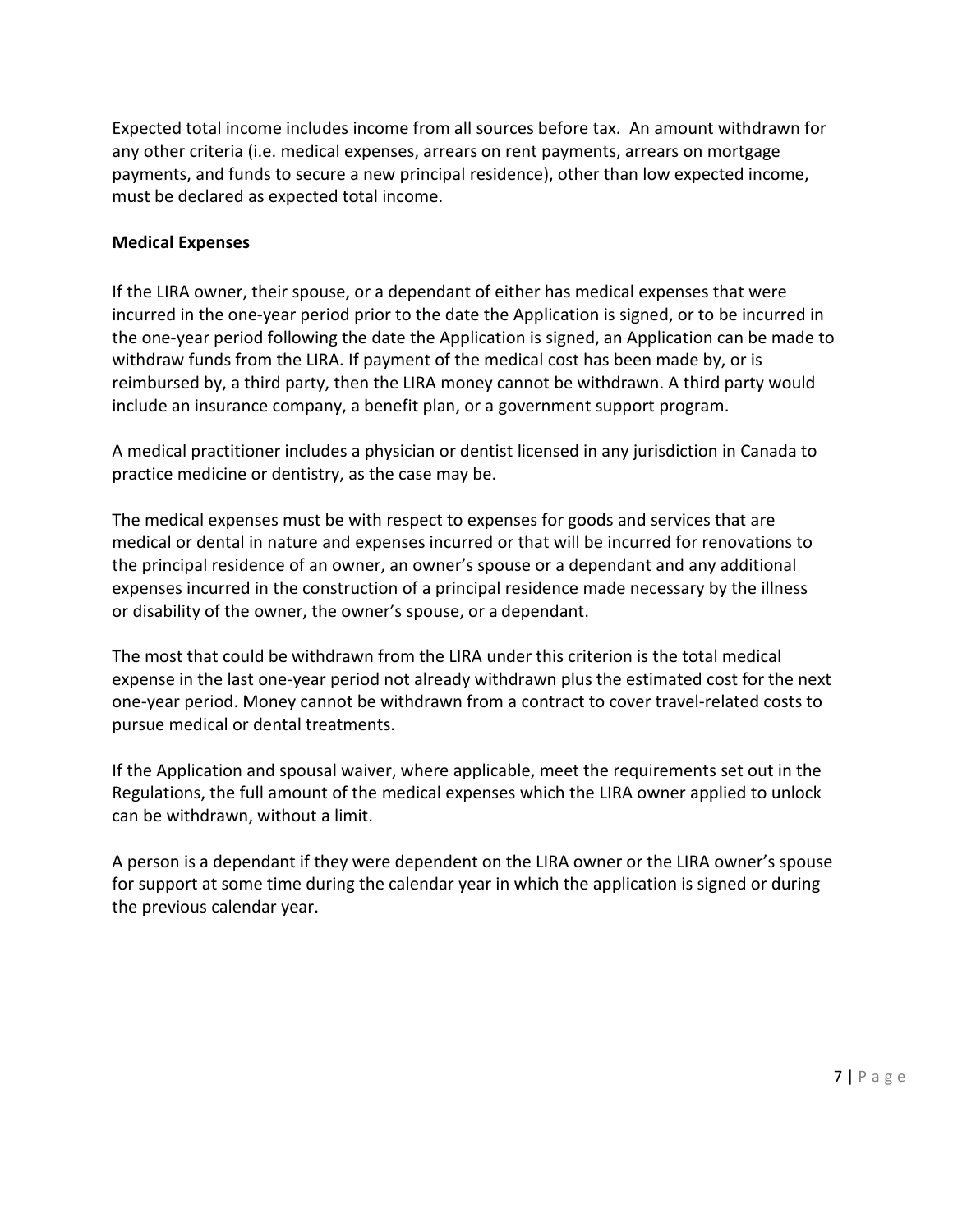The documents which would have to be submitted to the LIRA issuer with the Application to unlock are:

- A statement signed by a physician or dentist, as applicable, indicating that, in the physician or dentist's opinion, as the case may be, the expenses claimed are or were necessary for the person's treatment; and
- A copy of an estimate or a receipt, dated not more than 12 months prior to thedate the Application is received by the issuer, for the medical or dental treatment, prescription or home renovation.

## <span id="page-7-0"></span>**Arrears on Rent Payments**

If the LIRA owner or their spouse has received a written demand for rent payments for the LIRA owner's or their spouse's principal rental residence, and they could be evicted if the rent remains unpaid, the LIRA owner could apply to unlock the amount of the rent arrears, plus any directly related enforcement costs that are required to be paid by the LIRA owner or their spouse.

The LIRA owner would have to provide the LIRA issuer with a copy of a written demand which states the amount of the rent arrears. The copy of a written demand must be dated not more than 12 months before the date on which the Application is received by the issuer of the contract. The LIRA owner would also have to provide evidence of enforcement fees, if any, if they are applying to have that amount included in the withdrawal.

If the Application and spousal waiver, where applicable, meet the requirements in the Regulations, the full amount of the rent arrears and enforcement fees can be withdrawn, without a limit. The Regulations limit the number of Applications that can be made in a calendar year to one. Other than that, the Regulations do not place a limit on the amount of times a LIRA owner can apply to unlock due to threat of eviction. For example, a LIRA owner could be approved to unlock this year and could apply again two years later if a written demand for rent arrears has been issued to the LIRA owner or their spouse.

## <span id="page-7-1"></span>**Arrears on Mortgage Payments**

If the LIRA owner or their spouse has received a written demand with respect to a default on a mortgage debt that is secured against the LIRA owner's or the spouse's principal residence, and the LIRA owner or spouse could face eviction or legal action if the amount in default remains unpaid, the LIRA owner could apply to unlock the amount of the mortgage arrears, plus any directly related enforcement costs that are required to be paid by the LIRA owner or their spouse.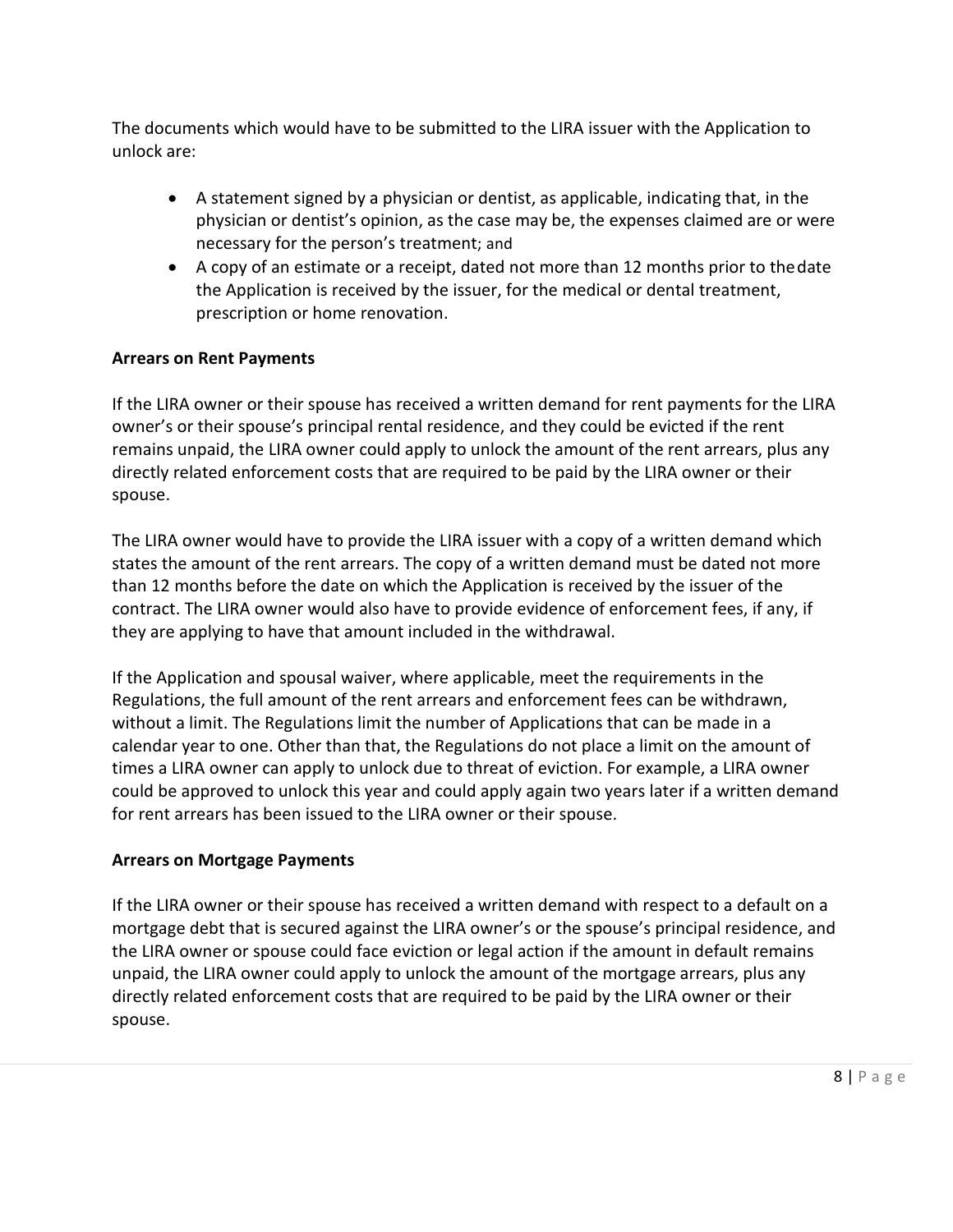Tax on land or property would not qualify under this criterion and should not be included in the amount being requested to unlock.

The LIRA owner must provide the LIRA issuer with a copy of a written demand which contains the following:

- The amount required to pay the mortgage debt in default. This is the amount the LIRA owner or their spouse needs to pay to bring the mortgage into good standing.
- The amount of directly related enforcement costs, if any. This is the amount of directly related enforcement costs that the LIRA owner or their spouse needs to pay to bring the mortgage into good standing.
- The address of the LIRA owner or their spouse that is subject to the arrears. This is the principal residence of the LIRA owner or their spouse that is subject to the mortgage default.
- The amount of the regular periodic payments required to be made in relation to the mortgage debt. This refers to the regular payments that are required to be made in accordance with the mortgage obligation and does not refer to the amount in default. This information is required to support the LIRA owner's application and to identify the mortgage debt that is secured against the LIRA owner's or the spouse's principal residence.

The copy of a written demand must be dated not more than 12 months before the date on which the Application is received by the issuer of the contract.

If the Application and spousal waiver, where applicable, meets the requirements in the Regulations, the full amount of the mortgage arrears and enforcement fees can be withdrawn, without a limit. The Regulations limit the number of Applications that can be made in a calendar year to one. Other than that, the Regulations do not place a limit on the amount of times a LIRA owner can apply to unlock due to threat of eviction or legal action. For example, a LIRA owner could be approved to unlock this year and could apply again two years later if a written demand has been issued with respect to a default on a debt that is secured against the LIRA owner's or the spouse's principal residence.

## <span id="page-8-0"></span>**Funds to Secure New Principal Rental Residence**

The LIRA owner could apply to withdraw an amount necessary for them or their spouse to obtain a new principal rental residence. The maximum amount which could be withdrawn is equal to the first months' rent, security deposit and pet damage deposit. The LIRA owner would have to provide the LIRA issuer with a copy of the lease or rental agreement, if applicable. The lease or rental agreement must be dated not more than 12 months before the date the Application is received by the issuer.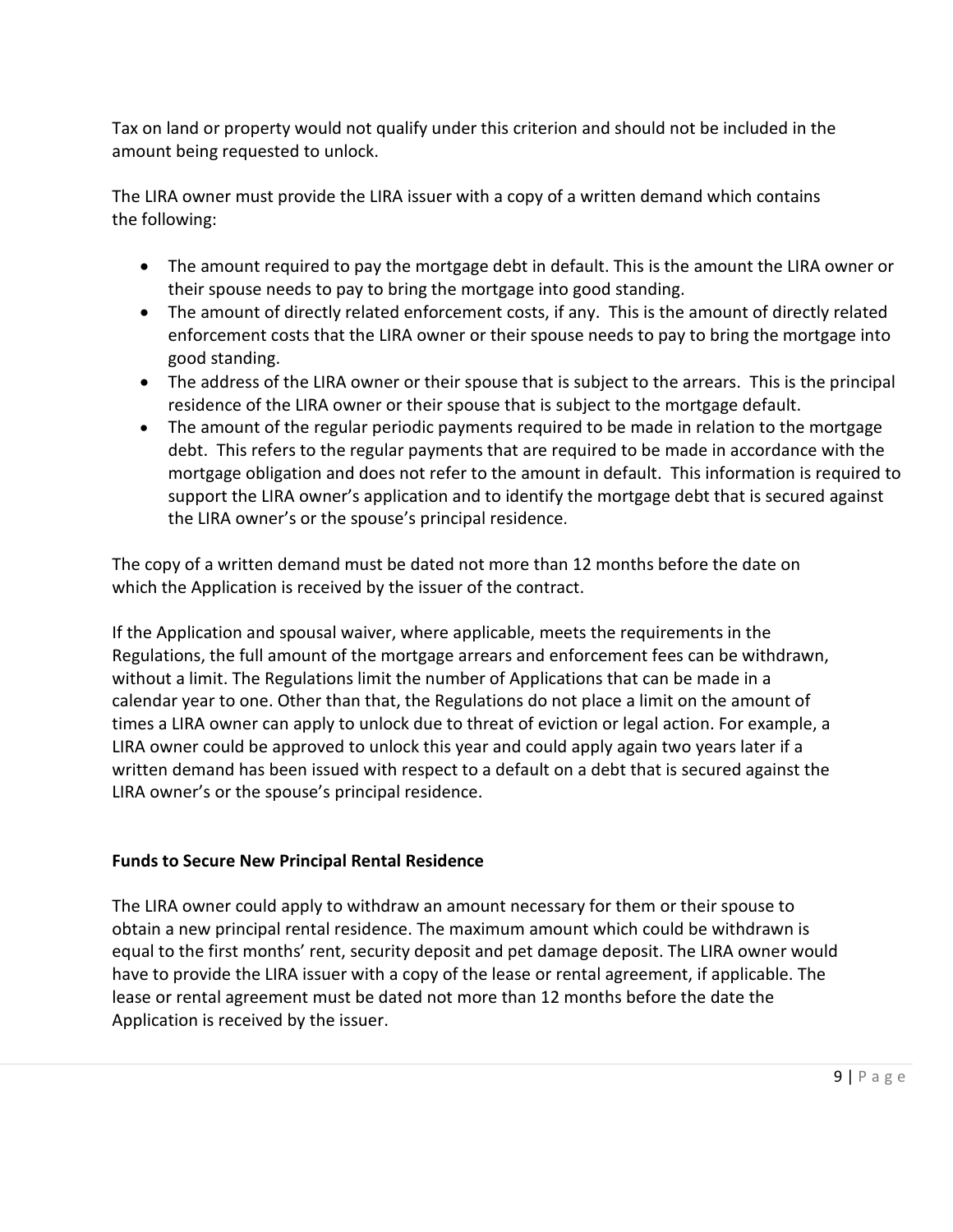## <span id="page-9-0"></span>**2. Small Benefit Rule**

If the pension plan or LIRA contract allow for it, the Act allows the member to unlock their entire benefit and receive a lump sum if their pension benefit is determined to be a small amount. For a pension plan or LIRA, the legislation permits the member to receive their benefit entitlement in cash if the pension funds do not exceed 20% of the YMPE.

The YMPE in effect in the year that the payment occurs is used for purposes of the small benefit rule. The YMPE for 2022 is \$64,900. Therefore, the plan administrator or LIRA issuer could make a lump sum payment where the member's benefit does not exceed \$12,980.

The Act and Regulations do not prohibit the funds under the small benefit rule from being transferred to a RRSP rather than paid in cash. However, the plan administrator or LIRA issuer should ensure that this transfer is allowed under the ITA.

## <span id="page-9-1"></span>**Pension Plan Specifics**

Subsection 39(1) of the Act provides that a pension plan may make a lump sum payment in lieu of a pension where the amounts involved are too small to warrant being administered as a pension. Those amounts are established under subsection 35(2) of the Regulations:

Subsection 35(2) provides that for the purposes of subsection 39(1) of the Act:

- (a)the maximum amount of the commuted value is 20% of the Year'sMaximum Pensionable Earnings in effect in the year in which the payment occurs; or
- (b)the maximum amount of the annual pension is 4% of the Year's Maximum Pensionable Earnings in effect in the year in which the payment occurs.

If the member is eligible to commence a pension from a defined benefit plan, then the plan administrator could make a lump sum payment if the member's annual pension is less than \$2,596 (\$216/month). This is due to the fact that the annual pension would be less than 4% of the YMPE.

Clause 35(2)(b) of the Regulations does not apply to a defined contribution plan where a plan member terminates employment prior to becoming eligible to commence a pension. In this case, the small benefit amount would be calculated using clause 35(2)(a) of the Act.

A plan is not required to have the small benefit rule. However, if the plan has the provision, the prescribed maximum amounts must be used. The plan administrator is responsible for ensuring the rule is applied properly.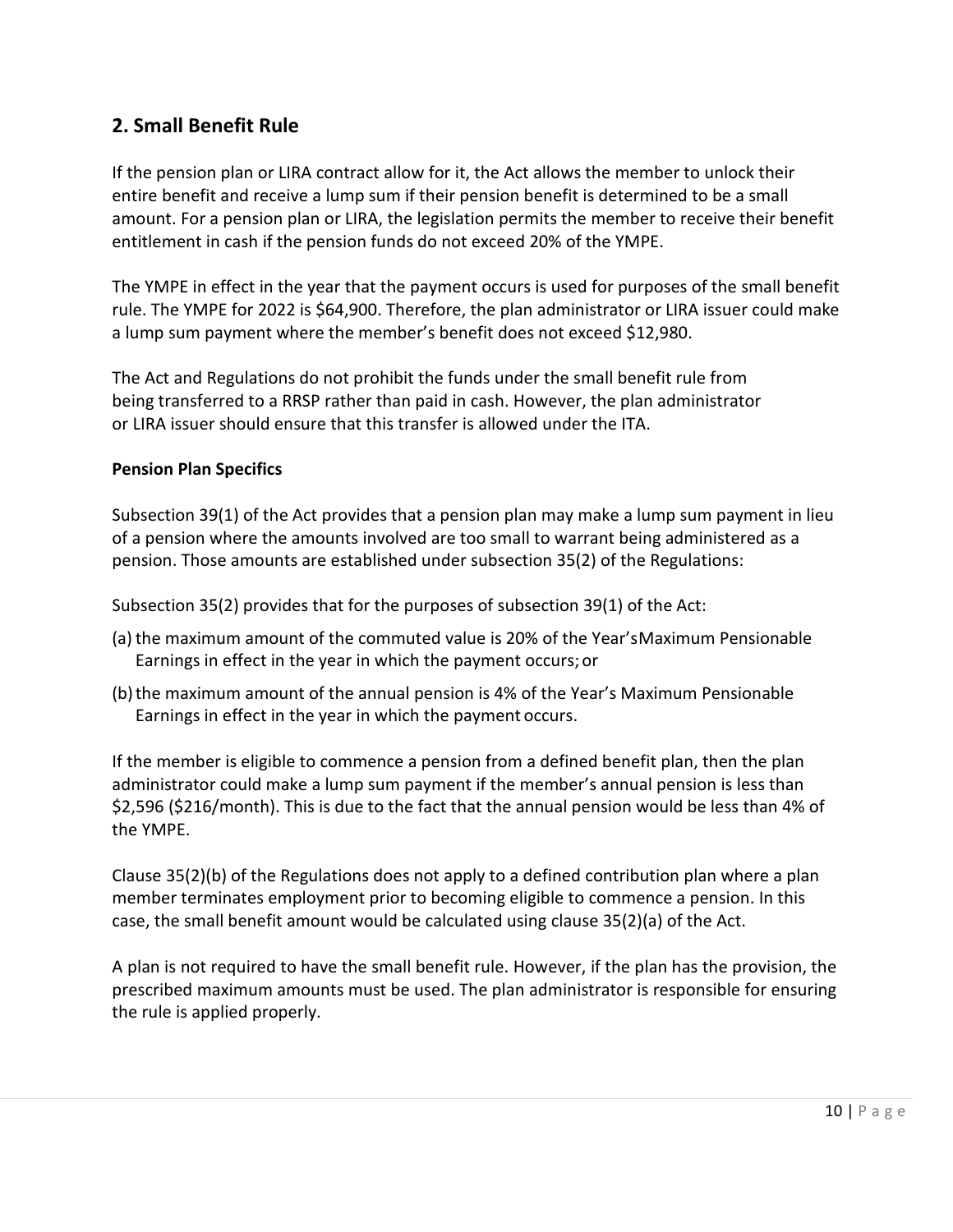If a plan has the small benefit rule, the plan can be worded such that the plan administrator can require plan members to take a lump sum payment where the conditions in subsection 39(1) of the Act are met.

## <span id="page-10-0"></span>**LIRA Specifics**

Subsection 29(8.1) and (8.2) of the Regulations permit the issuer to make a lump sum payment where the total value of an individual's locked-in money is too small to warrant being administered as a pension:

29(8.1) Notwithstanding subsection (4), but subject to subsection (8.2), the contract may provide for the withdrawal of the locked-in money as a lump sum if the amount of locked- in money in the contract does not exceed 20% of the YMPE in effect in the year in which the withdrawal occurs.

(8.2) The issuer shall not permit a withdrawal pursuant to subsection (8.1) unless the issuer is satisfied that the owner has no other locked-in money.

Subsection 29(8.1) of the Regulations is permissive, not mandatory. The issuer is responsible for administering the small benefit rule and must ensure that the terms of the contract provide for the release of locked-in money pursuant to the small benefit rule.

Subsection 29(8.2) of the Regulations requires the issuer to be satisfied that the LIRA owner has declared all other locked-in money for purposes of applying the small benefit rule under subsection 29(8.1). This includes locked-in money that may be subject to the pension legislation of other jurisdictions. A signed written statement from the owner, for instance, should be sufficient to release the money.

In determining the amount of an individual's total locked-in money, the LIRA issuer must include amounts in all LIRAs held by the individual, as well as any deferred pension entitlements the individual has in a pension plan. Such an entitlement is created when a plan member terminates membership in a plan, and does not transfer the entitlement out of the plan.

The annual pension limit under subsection 39(1) of the Act can't be applied to a LIRA contract.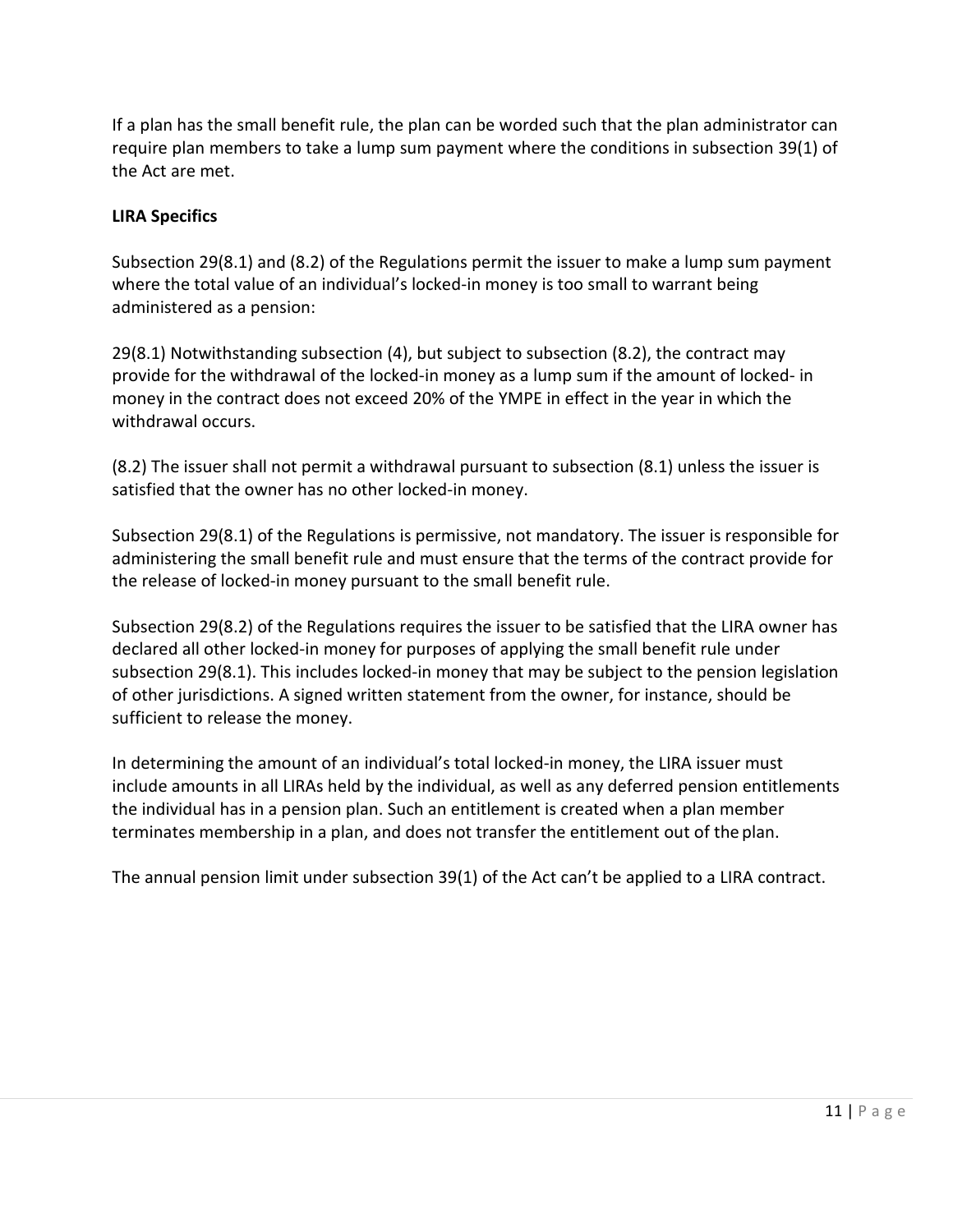## <span id="page-11-0"></span>**3. Shortened Life Expectancy**

Subsections 39(2) and (3) of the Act provide that funds held in a pension plan or a LIRA may be commuted to cash if the member or former member has a condition that is likely to considerably shorten that person's life expectancy. The individual must provide the plan administrator or the LIRA issuer with medical evidence to substantiate the claim.

39(2) A plan may provide that, if a person entitled to the benefit has a condition that is likely to shorten considerably the person's life expectancy, the person may, before payment of the pension commences, elect to convert, on the prescribed basis, the pension or part of the pension to a payment or series of payments for a fixed term to the person.

Where a benefit has been transferred to a LIRA, subsection (2) applies to the LIRA to which the benefit has been transferred.

The condition mentioned in subsection (2) must be certified by a duly qualified medical practitioner who has been approved by the administrator.

Subsection 29(8) of the Regulations requires the LIRA issuer to obtain a spousal waiver, in the form of Form 3, before commuting the funds.

Although the Act and Regulations do not require it, it is recommended that plan administrators obtain a spousal waiver prior to commuting the funds from a pension plan.

The plan administrator or the LIRA issuer is responsible for the administration of the shortened life expectancy provision. Neither the FCAA nor the Government of Saskatchewan can authorize the release of the money.

The Act and Regulations do not prohibit the funds under the shortened life expectancy rule from being transferred to a RRSP rather than paid in cash. However, the plan administrator or LIRA issuer should ensure that this transfer is allowed under the ITA.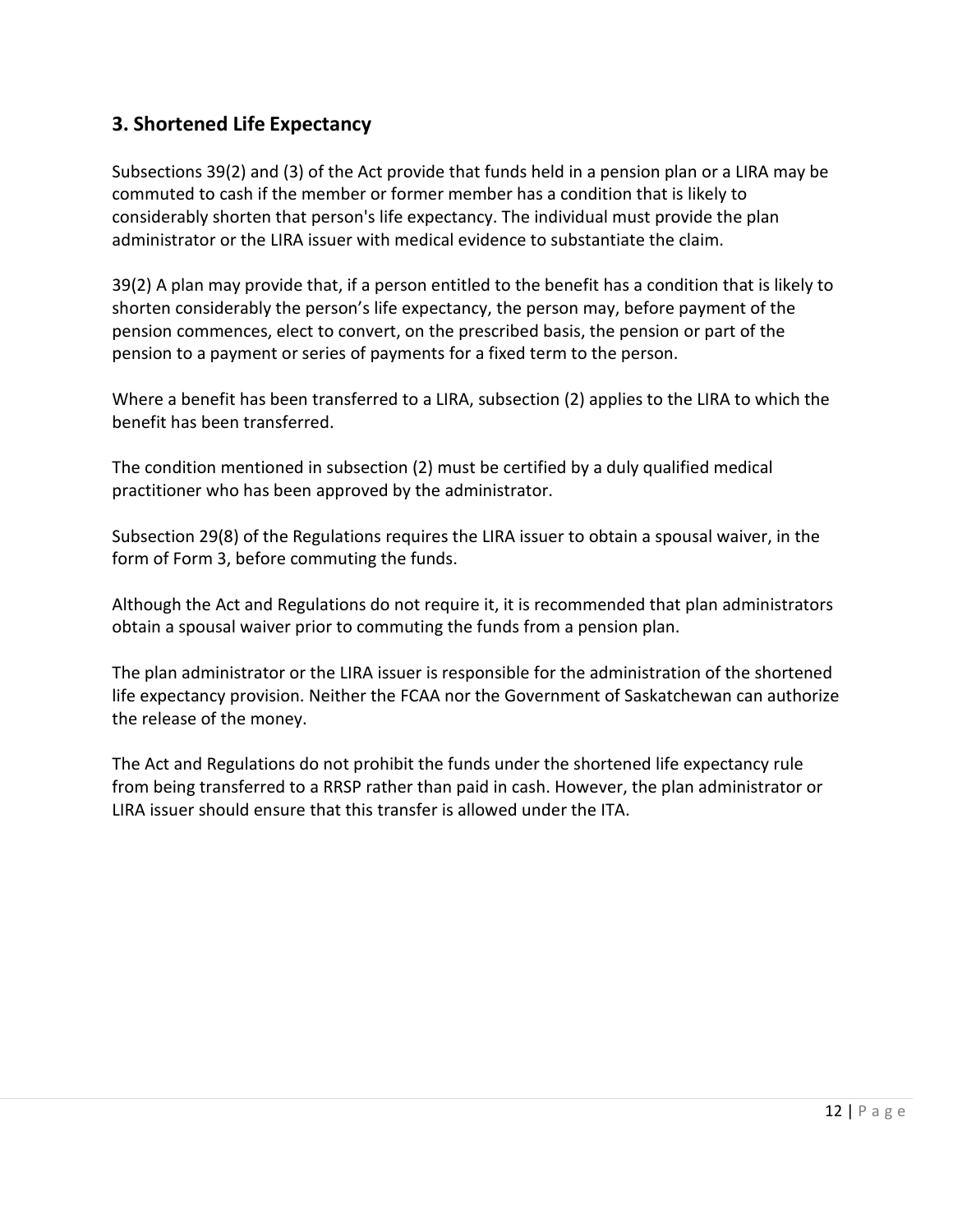## <span id="page-12-0"></span>**4. Registered Retirement Income Fund**

On attaining age 55<sup>3</sup> or older, pension money may be transferred to a prescribed Registered Retirement Income Fund ("pRRIF") that complies with the requirements of Section 29.1 of the Regulations.

Since there is no limit on the amount of money that may be withdrawn from a pRRIF, a consent form must be signed by the spouse prior to the transfer of money. The consent form for this purpose, Form 1 - Spouse's Consent to Transfer to a Registered Retirement Income Fund Contract, is prescribed by subclause 29.1(4)(b)(ii) of the Regulations. The completion of Form 3 - Spouse's Waiver of 60% Post-Retirement Survivor Benefit, is not required to transfer to a pRRIF.

Where a plan member or former plan member passes away leaving a surviving spouse, that spouse can establish a pRRIF at any age.

For further information about a pRRIF, please refer to our publication "*Retirement Options"*.

## <span id="page-12-1"></span>**5. Variable Benefit under a Defined Contribution Plan**

Under certain circumstances, pension money may be used upon retirement to establish a Variable Benefit Account ("VBA") that complies with the requirements of Section 29.2 of the Regulations. A member or former member of a defined contribution plan that offers a Variable Benefit may establish a VBA when eligible to retire under the plan provisions.

Since there is no limit on the amount of money that may be withdrawn from a VBA, the spouse must provide consent to the transfer using Form 2.01 - Spouse's Consent to Transfer to a Variable Benefit Account and complete Form 3 - Spouse's Waiver of 60% Post-Retirement Survivor Benefit, thus waiving an entitlement to the post-retirement survivor benefit provided under Section 34 of the Act.

For further information concerning VBAs, please refer to our bulletin "*Retirement Options"*.

<span id="page-12-2"></span><sup>&</sup>lt;sup>3</sup> May be younger if the pension plan from where the money originated provided for retirement at an earlier age.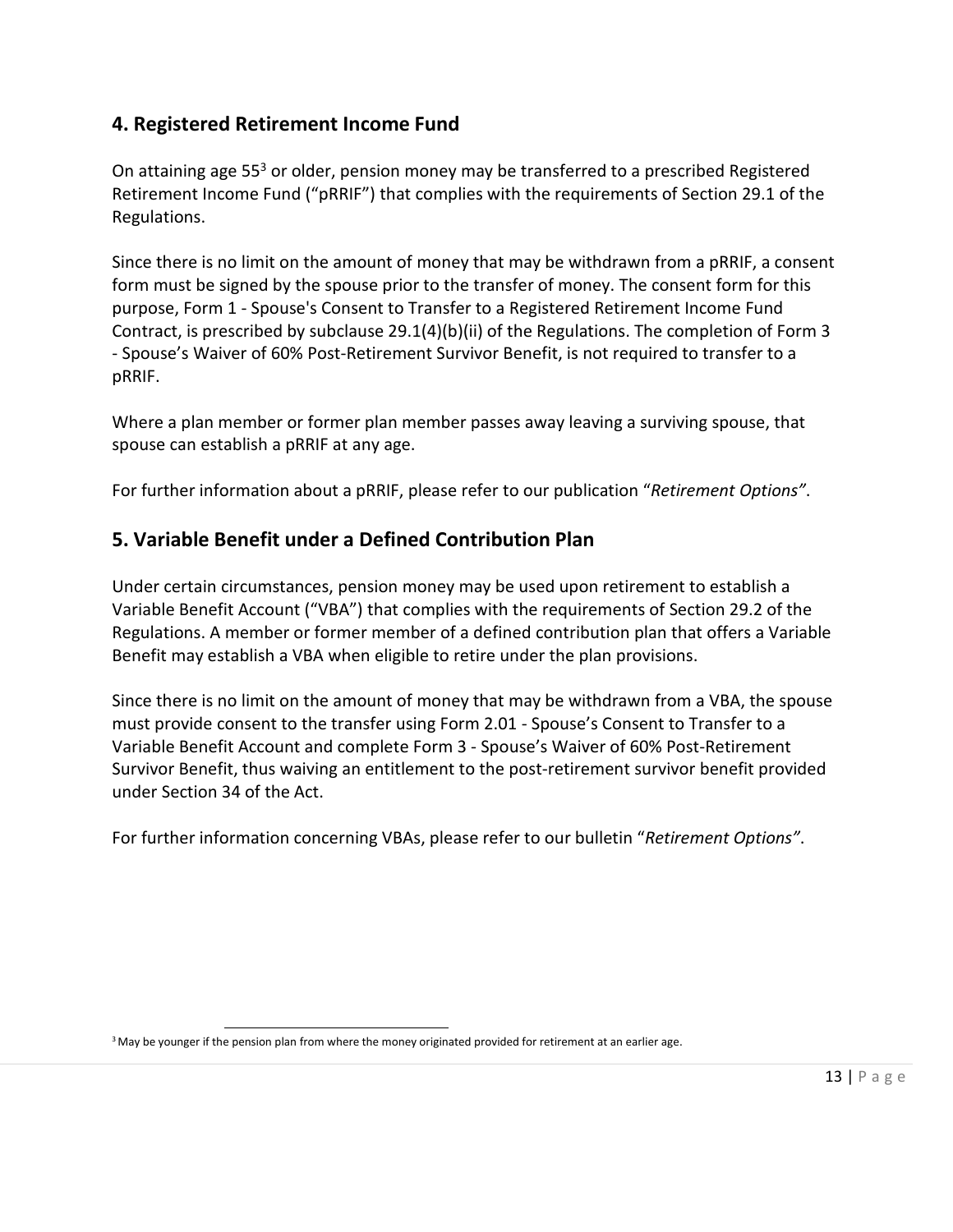## <span id="page-13-0"></span>**6. Non-Residency Unlocking**

Section 26.1 of the Regulations provides that a pension plan may allow a person entitled to a benefit under the plan who has not commenced his or her pension to withdraw an amount equal to the commuted value of his or her pension from the pension plan, if the person meets certain requirements.

Subsection 29(8.3) of the Regulations provides that a LIRA contract must allow the LIRA owner to withdraw the amount held in the LIRA, if the LIRA owner meets certain requirements.

The requirements for non-residency unlocking from a pension plan and a LIRA are listed below:

- the person must be a non-resident of Canada as determined for the purposes of the ITA.
- the person must have not resided in Canada for at least two consecutive years;
- the person must provide the administrator with written evidence that the CRA has determined that the person is a non-resident of Canada for the purposes of the ITA;
- the person must complete and file with the administrator a certificate of non- residency in Form 4; and
- if the person has a spouse, the person must obtain the spouse's consent to withdrawal and waiver of entitlement in Form 5 and file a copy of the completed form with the administrator.

As noted above, the person is required to provide the administrator or LIRA issuer with written evidence that CRA has determined that the person is a non-resident of Canada for purposes of the ITA. The person can apply to CRA to obtain such written evidence by completing the federal form NR73– Determination of Non-Residency Status. This form is available on the CRA website. If the person qualifies, CRA will issue a letter to the person confirming that CRA has determined the person to be a non-resident for purposes of the ITA.

Questions respecting non-residency status should be directed to CRA at 1-800-267-5177.

A plan is not required to provide the non-residency unlocking provisions. However, if the plan does provide these provisions, the plan must comply with section 26.1 of the Regulations. The plan may place restrictions on the non-residency unlocking rules; for example, the plan may restrict non-residency unlocking to persons who have not reached the early retirement age prescribed by the plan.

Non-residency unlocking is a mandatory provision for LIRA contracts. Even if the LIRA contract does not contain the provision, the provision is deemed to be part of the contract.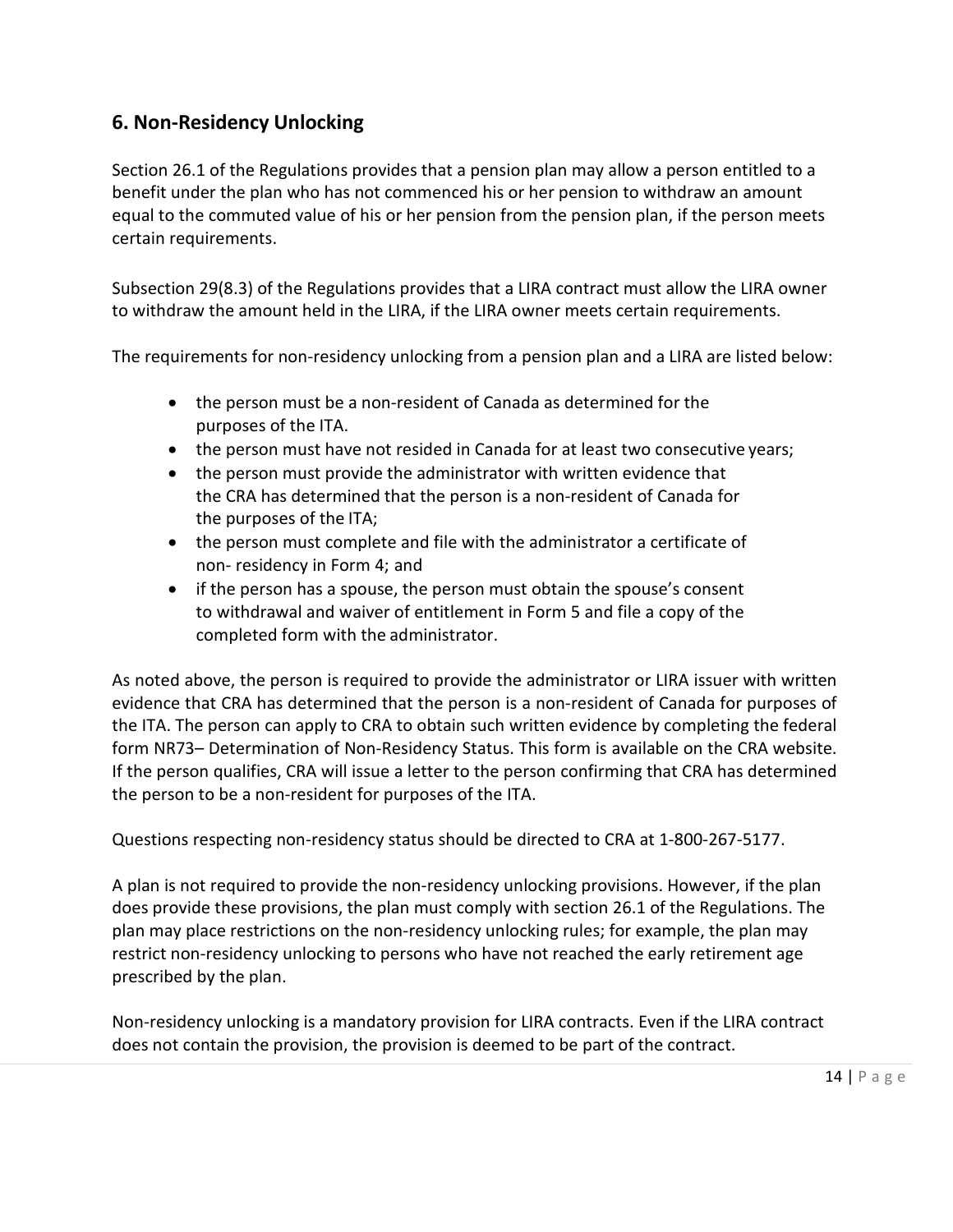The Act and Regulations do not prohibit the funds under the non-residency unlocking provisions from being transferred to an RRSP rather than paid in cash. However, the plan administrator or LIRA issuer should ensure that this transfer is allowed under the ITA.

A variable benefit is a pension that may be paid from a defined contribution plan. Where a former member holds a VBA, he or she is considered to have commenced a pension. Unlocking due to non- residency is not available to persons entitled to benefits under a VBA. However, monies in a VBA can be withdrawn in full.

As noted above, in order to unlock and withdraw pension monies due to non-residency status, the former member of a pension plan or LIRA owner must complete Form 4, and file that form with the plan administrator or LIRA issuer. When completing Form 4, the former member or LIRA owner is certifying that he or she has not resided in Canada for at least two consecutive years. In addition, he or she is certifying that he or she has received written confirmation that CRA has determined the person to be a non-resident of Canada for the purposes of the ITA, and that a copy of that confirmation has been attached to Form 4. It is the responsibility of the pension plan administrator or LIRA issuer to ensure that Form 4 is executed properly and retained on file prior to processing the withdrawal of the pension monies.

In order to unlock the pension monies under the non-residency provisions, Form 5, must be completed by the spouse of a former member of a pension plan or LIRA owner. Form 5 must be signed by the owner's spouse in the presence of a witness and outside the presence of the owner not more than 90 days before the date of the withdrawal. It is the responsibility of the pension plan administrator or LIRA issuer to ensure that Form 5 is executed properly and retained on file prior to processing the withdrawal of the pension monies.

## <span id="page-14-0"></span>**Non-Residency Unlocking in the event of Death**

a) Pension Plan: Death before Retirement

Where the death of a pension plan member or former member occurs prior to retirement, the surviving spouse is entitled to the pre-retirement death benefit. Subsection 33(3) of the Act provides that the surviving spouse may elect to receive a lump sum payment in lieu of a pension or a transfer to an arrangement provided under Section 32 of the Act. A pension plan may be written to allow the surviving spouse to withdraw the survivor's benefit under the nonresidency unlocking provisions, so long as the surviving spouse has not commenced a pension and meets the specified non-residency eligibility requirements. This applies to a surviving spouse who elects to keep the money in the plan, and subsequently becomes a non-resident.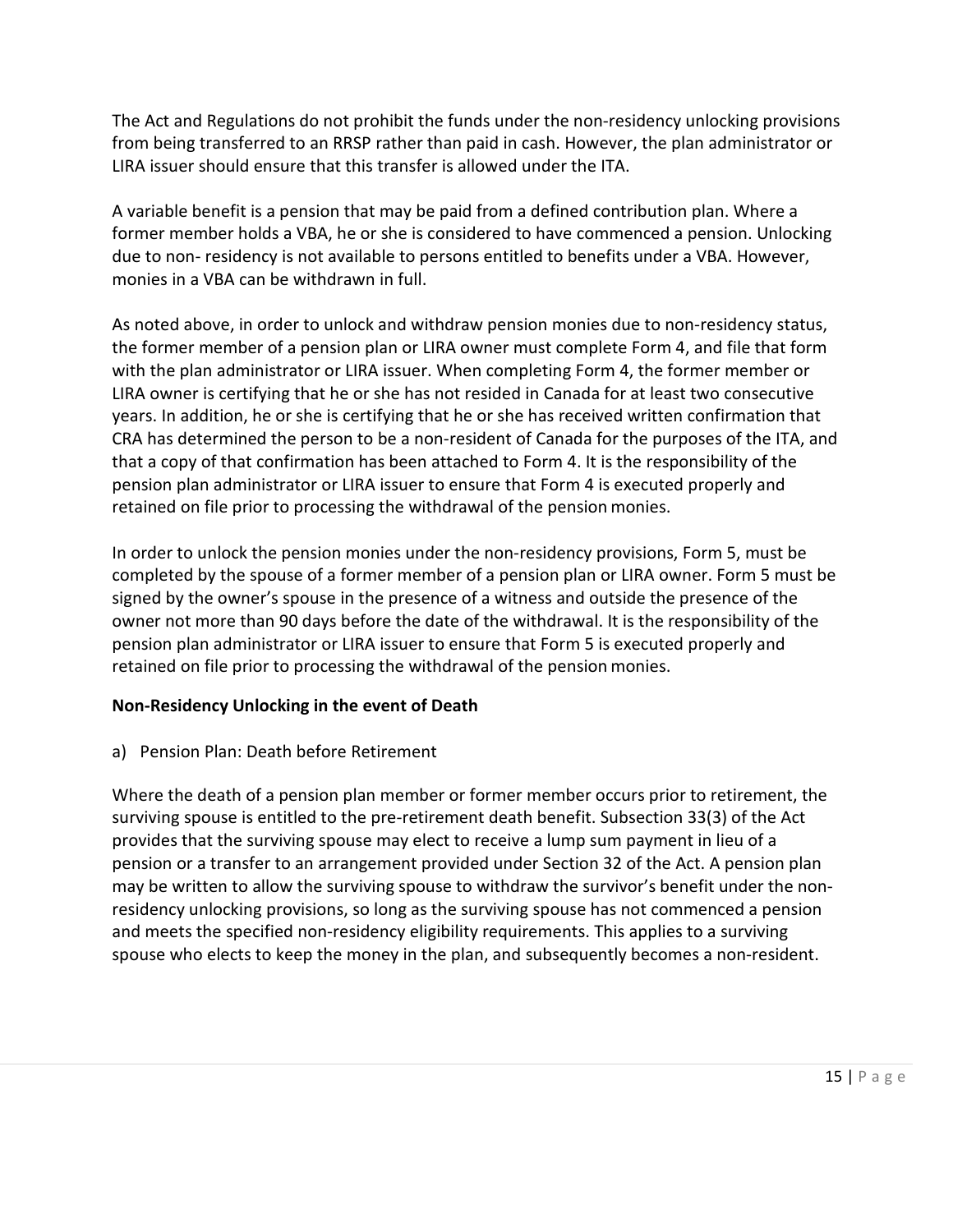#### b) Pension Plan: Death after Retirement

Where the death of a pension plan former member occurs after retirement (i.e. the former member is a pensioner), the surviving spouse is entitled to the post-retirement survivor's benefit payable pursuant to the terms of the pension-in-pay (i.e. the pension- in-pay may be one that pays 60% of the monthly benefit to the spouse on the death of the pensioner). A pension plan may not be written to allow the surviving spouse to withdraw the survivor's benefit under the non-residency unlocking provisions, as the surviving spouse would be considered to have commenced a pension.

#### c) LIRA: Death before Retirement

Where the death of LIRA owner occurs prior to using the funds held under the LIRA contract to provide a pension (i.e. transfer to a pRRIF or purchase a life annuity), the surviving spouse is entitled to the pre-retirement death benefit payable under the LIRA contract. Unlocking due to non- residency is not an option for the surviving spouse at the point of death of the LIRA owner. Subsection 29(4.1) provides that the surviving spouse may elect to receive a lump sum payment in lieu of a pension or a transfer to an arrangement provided under Section 32 of the Act. If the surviving spouse chooses to transfer the death benefit to a LIRA, he or she could unlock for non-residency in the future if the eligibility requirements are met.

#### d) pRRIF: Death after Retirement

Where the death of a pRRIF owner occurs, the surviving spouse is entitled to the death benefit payable under the pRRIF contract. Subsection 29.1(4)(h) provides that the balance of the money in the pRRIF contract, to the extent permitted by the ITA, is to be paid to the surviving spouse. As the monies in a pRRIF can be withdrawn in their entirety on death, the Regulations do not provide for non-residency unlocking from a pRRIF.

#### <span id="page-15-0"></span>**Non-Residency Unlocking in the event of Spousal Relationship Breakdown**

a) Pension Plan: Spousal Relationship Breakdown

Where the spouse or former spouse of a member or former member is entitled to a division of the commuted value of a benefit pursuant to Part VI of the Act, the portion of the commuted value that person is entitled to may be transferred to a LIRA (defined benefit plan or defined contribution plan) or used to provide a pension (defined benefit plan). A pension plan may be written, on spousal relationship breakdown, to allow the spouse or former spouse, who has not commenced a pension, to withdraw that benefit under the non-residency unlocking provisions, so long as the spouse or former spouse meets the specified non-residency requirements.